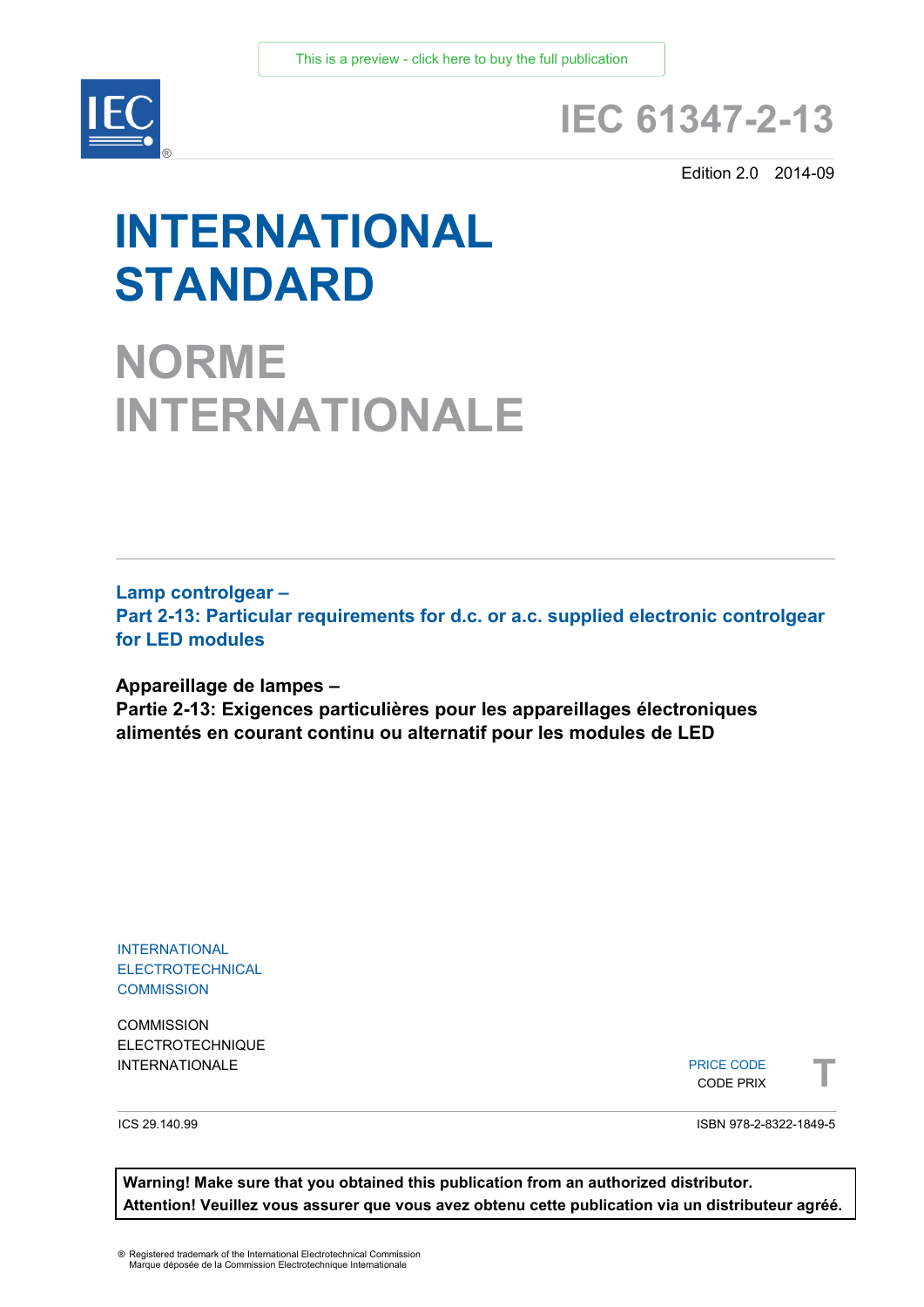– 2 – IEC 61347-2-13:2014 © IEC 2014

# **CONTENTS**

| 1                                                                                         |  |  |
|-------------------------------------------------------------------------------------------|--|--|
| 2                                                                                         |  |  |
| 3                                                                                         |  |  |
| 4                                                                                         |  |  |
| 5                                                                                         |  |  |
| 6                                                                                         |  |  |
| 7                                                                                         |  |  |
| 7.1                                                                                       |  |  |
| 7.2                                                                                       |  |  |
| 8                                                                                         |  |  |
| 9                                                                                         |  |  |
| 10                                                                                        |  |  |
| 11                                                                                        |  |  |
| 12                                                                                        |  |  |
| 13                                                                                        |  |  |
| 14                                                                                        |  |  |
| 15                                                                                        |  |  |
| 15.1                                                                                      |  |  |
| 15.2                                                                                      |  |  |
| 15.3                                                                                      |  |  |
| 16                                                                                        |  |  |
| 17                                                                                        |  |  |
| 18                                                                                        |  |  |
| 19                                                                                        |  |  |
| 20                                                                                        |  |  |
| Annex A (normative) Test to establish whether a conductive part is a live part which      |  |  |
| Annex B (normative) Particular requirements for thermally protected lamp controlgear 14   |  |  |
| Annex C (normative) Particular requirements for electronic lamp controlgear with          |  |  |
| Annex D (normative) Requirements for carrying out the heating tests of thermally          |  |  |
|                                                                                           |  |  |
|                                                                                           |  |  |
| Annex G (normative) Explanation of the derivation of the values of pulse voltages 19      |  |  |
|                                                                                           |  |  |
| Annex I (normative) Particular additional requirements for SELV d.c. or a.c. supplied     |  |  |
|                                                                                           |  |  |
| Annex J (normative) Particular additional safety requirements for a.c., a.c./d.c. or d.c. |  |  |
| J.1                                                                                       |  |  |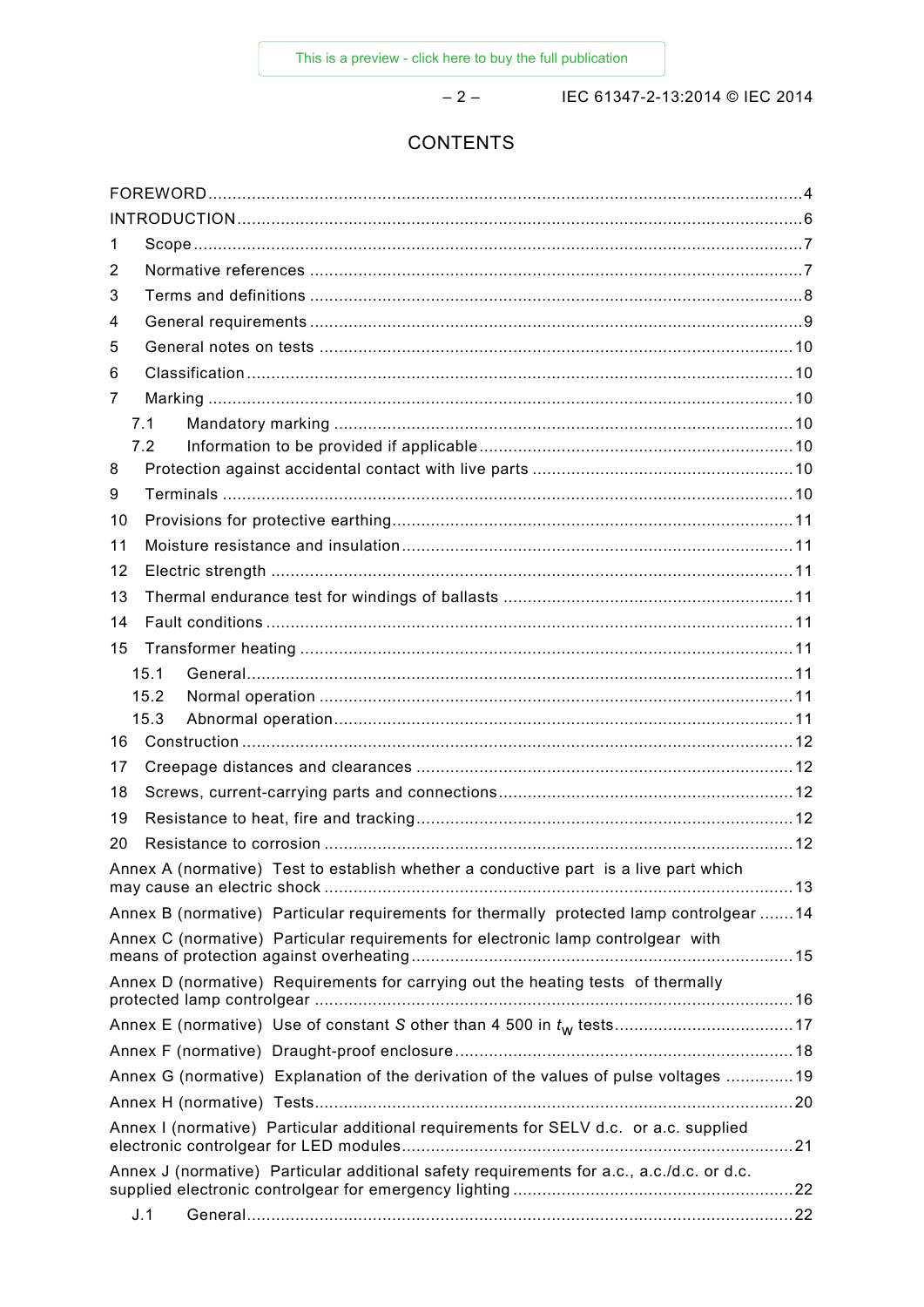# $-3-$

| J.2   |  |
|-------|--|
| J.2.1 |  |
| J.2.2 |  |
| J.3   |  |
| J.4   |  |
| J.5   |  |
| J.6   |  |
| J.7   |  |
| J.8   |  |
| J.9   |  |
| J.10  |  |
| J.11  |  |
|       |  |
|       |  |

|--|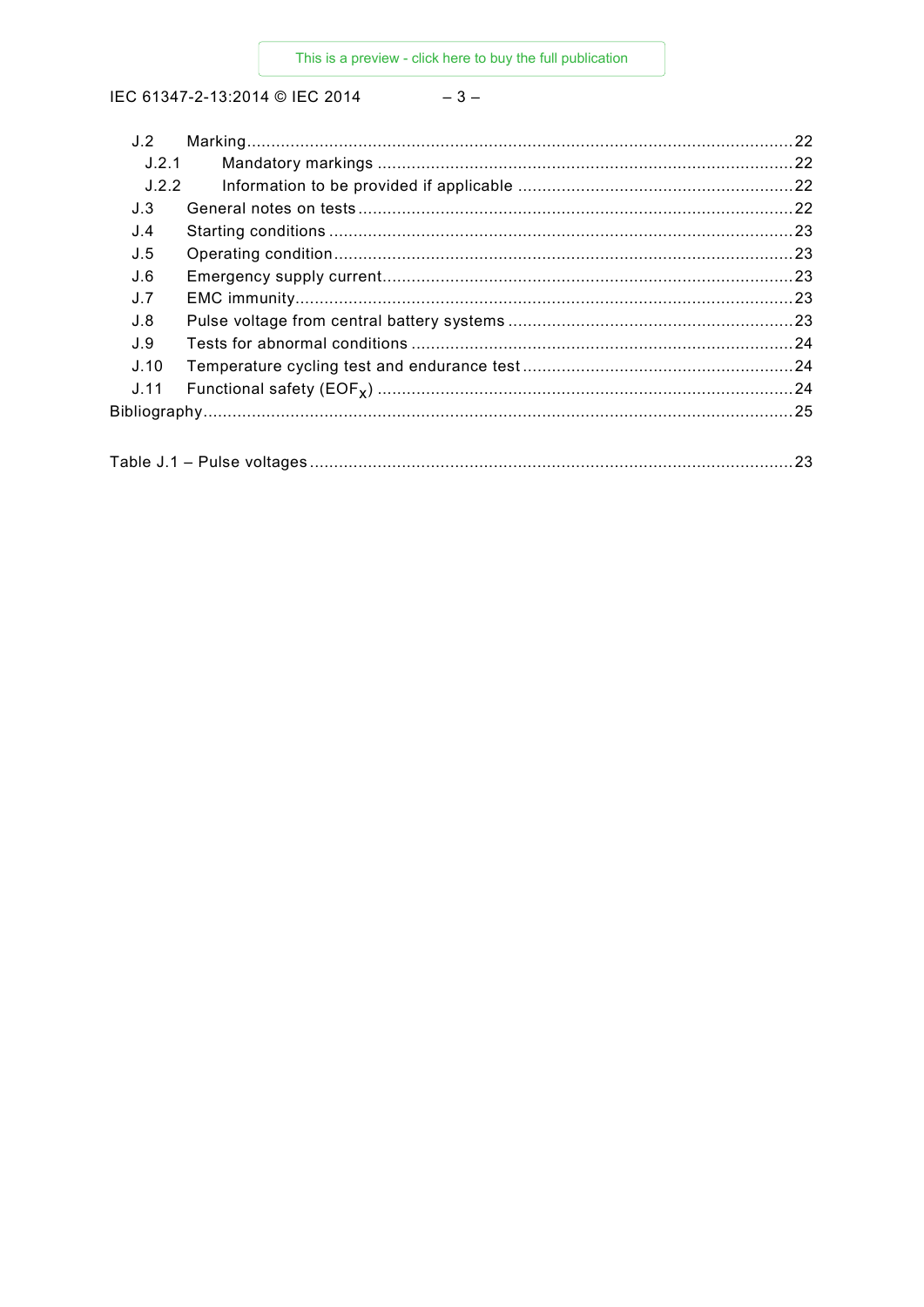[This is a preview - click here to buy the full publication](https://webstore.iec.ch/publication/5368&preview=1)

– 4 – IEC 61347-2-13:2014 © IEC 2014

#### INTERNATIONAL ELECTROTECHNICAL COMMISSION

 $\overline{\phantom{a}}$ 

#### **LAMP CONTROLGEAR –**

#### **Part 2-13: Particular requirements for d.c. or a.c. supplied electronic controlgear for LED modules**

#### FOREWORD

- <span id="page-3-0"></span>1) The International Electrotechnical Commission (IEC) is a worldwide organization for standardization comprising all national electrotechnical committees (IEC National Committees). The object of IEC is to promote international co-operation on all questions concerning standardization in the electrical and electronic fields. To this end and in addition to other activities, IEC publishes International Standards, Technical Specifications, Technical Reports, Publicly Available Specifications (PAS) and Guides (hereafter referred to as "IEC Publication(s)"). Their preparation is entrusted to technical committees; any IEC National Committee interested in the subject dealt with may participate in this preparatory work. International, governmental and nongovernmental organizations liaising with the IEC also participate in this preparation. IEC collaborates closely with the International Organization for Standardization (ISO) in accordance with conditions determined by agreement between the two organizations.
- 2) The formal decisions or agreements of IEC on technical matters express, as nearly as possible, an international consensus of opinion on the relevant subjects since each technical committee has representation from all interested IEC National Committees.
- 3) IEC Publications have the form of recommendations for international use and are accepted by IEC National Committees in that sense. While all reasonable efforts are made to ensure that the technical content of IEC Publications is accurate, IEC cannot be held responsible for the way in which they are used or for any misinterpretation by any end user.
- 4) In order to promote international uniformity, IEC National Committees undertake to apply IEC Publications transparently to the maximum extent possible in their national and regional publications. Any divergence between any IEC Publication and the corresponding national or regional publication shall be clearly indicated in the latter.
- 5) IEC itself does not provide any attestation of conformity. Independent certification bodies provide conformity assessment services and, in some areas, access to IEC marks of conformity. IEC is not responsible for any services carried out by independent certification bodies.
- 6) All users should ensure that they have the latest edition of this publication.
- 7) No liability shall attach to IEC or its directors, employees, servants or agents including individual experts and members of its technical committees and IEC National Committees for any personal injury, property damage or other damage of any nature whatsoever, whether direct or indirect, or for costs (including legal fees) and expenses arising out of the publication, use of, or reliance upon, this IEC Publication or any other IEC Publications.
- 8) Attention is drawn to the Normative references cited in this publication. Use of the referenced publications is indispensable for the correct application of this publication.
- 9) Attention is drawn to the possibility that some of the elements of this IEC Publication may be the subject of patent rights. IEC shall not be held responsible for identifying any or all such patent rights.

International Standard IEC 61347-2-13 has been prepared by subcommittee 34C: Auxiliaries for lamps, of IEC technical committee 34: Lamps and related equipment.

This second edition cancels and replaces the first edition published in 2006. This edition constitutes a technical revision.

This edition includes the following significant technical changes with respect to the previous edition.

- *a)* Replacement of the SELV-equivalent requirements by SELV requirements and reference to the SELV requirements of Annex L in IEC 61347-1:2007/AMD2:2012.
- *b)* Reference to IEC 61347-1 for the protection against accidental contact with live parts, moisture resistance and insulation and electric strength.
- *c)* New Annex J for emergency lighting requirements.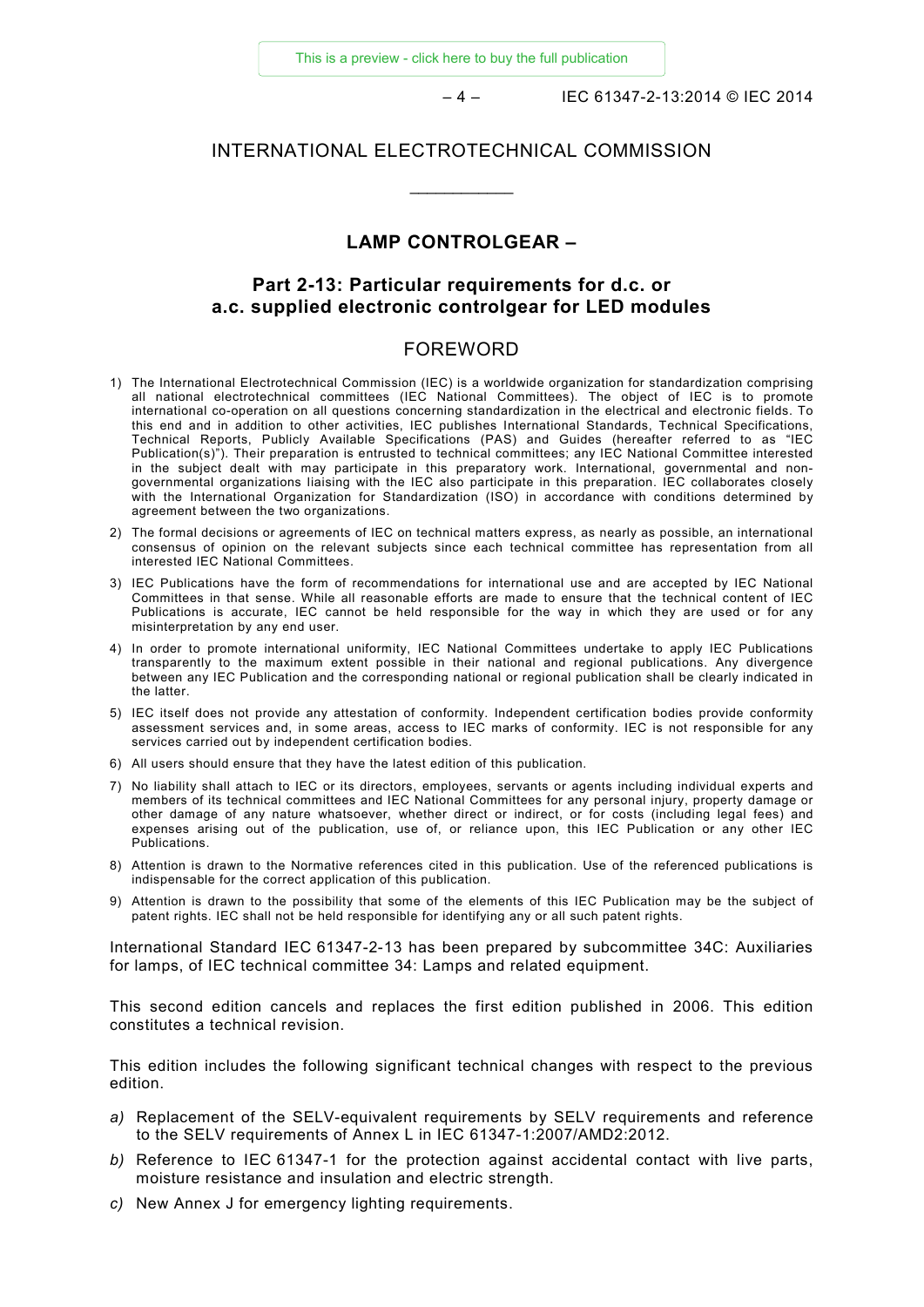IEC 61347-2-13:2014 © IEC 2014 – 5 –

The text of this standard is based on the following documents:

| <b>FDIS</b>   | Report on voting |
|---------------|------------------|
| 34C/1092/FDIS | 34C/1106/RVD     |

Full information on the voting for the approval of this standard can be found in the report on voting indicated in the above table.

This standard shall be used in conjunction with IEC 61347-1.Where the requirements of any of the clauses of IEC 61347-1 are referred to in this standard by the phrase "The requirements of Clause n of IEC 61347-1:2007/AMD1:2010/AMD2:2012, apply", this phrase is interpreted as meaning that all requirements of the clause in question of Part 1 apply, except any which are clearly inapplicable to the specific type of lamp controlgear covered by this particular part of IEC 61347-2.

This publication has been drafted in accordance with the ISO/IEC Directives, Part 2.

In this standard, the following print types are used:

- requirements: in roman type,
- *test specifications: in italic type,*
- notes: in small roman type.

A list of all parts in the IEC 61347, published under the general title *Lamp controlgear* can be found on the IEC website.

The committee has decided that the contents of this publication will remain unchanged until the stability date indicated on the IEC web site under "http://webstore.iec.ch" in the data related to the specific publication. At this date, the publication will be

- reconfirmed,
- withdrawn,
- replaced by a revised edition, or
- amended.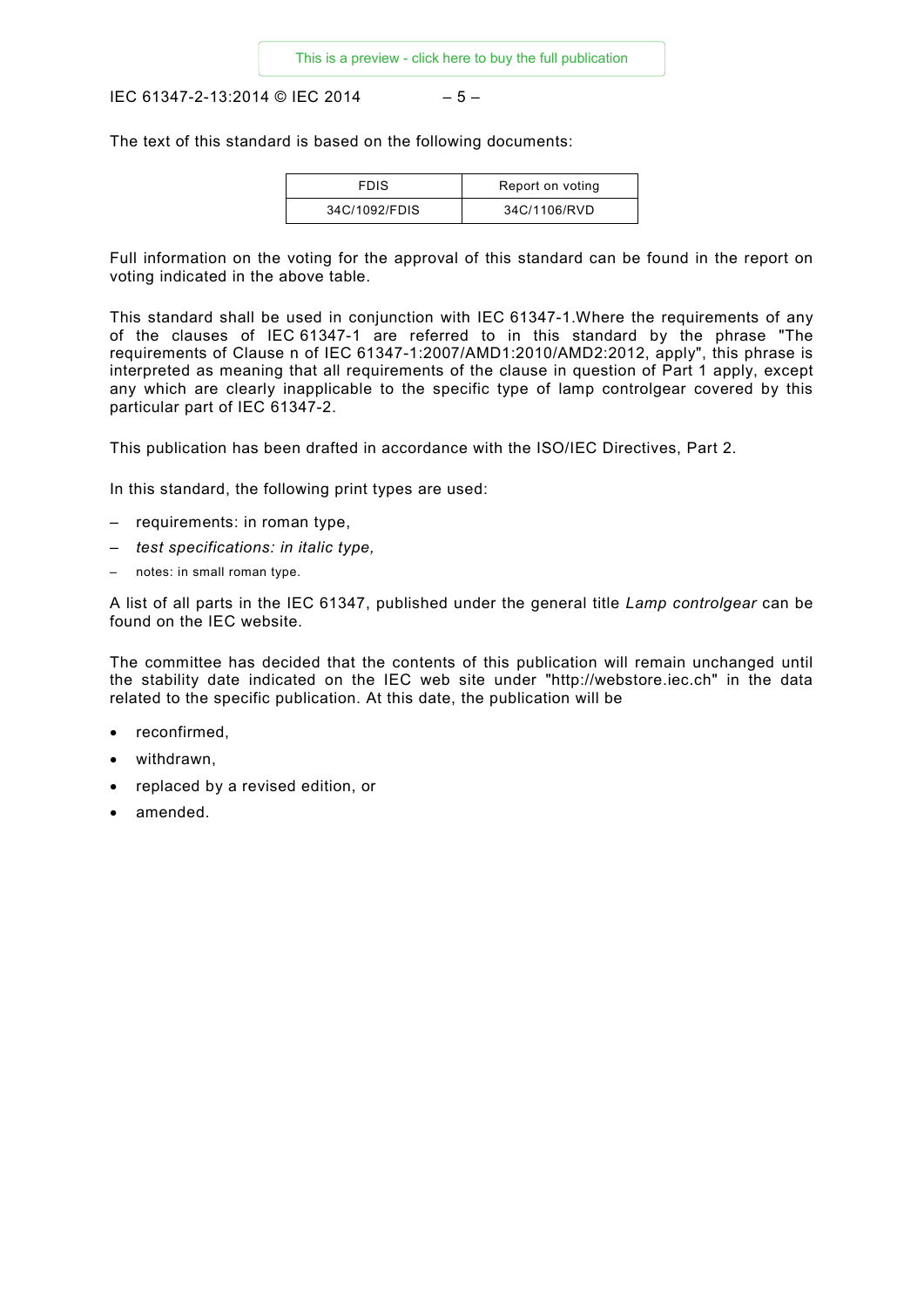– 6 – IEC 61347-2-13:2014 © IEC 2014

#### INTRODUCTION

<span id="page-5-0"></span>This second edition of IEC 61347-2-13 is published in conjunction with IEC 61347-1. The formatting into separately published parts provides for ease of future amendments and revisions. Additional requirements will be added as and when a need for them is recognized.

This standard and the parts which make up IEC 61347-2, in referring to any of the clauses of IEC 61347-1 specify the extent to which such a clause is applicable and the order in which the tests are to be performed; they also include additional requirements as necessary. All parts which make up IEC 61347-2 are self-contained and therefore do not include references to each other.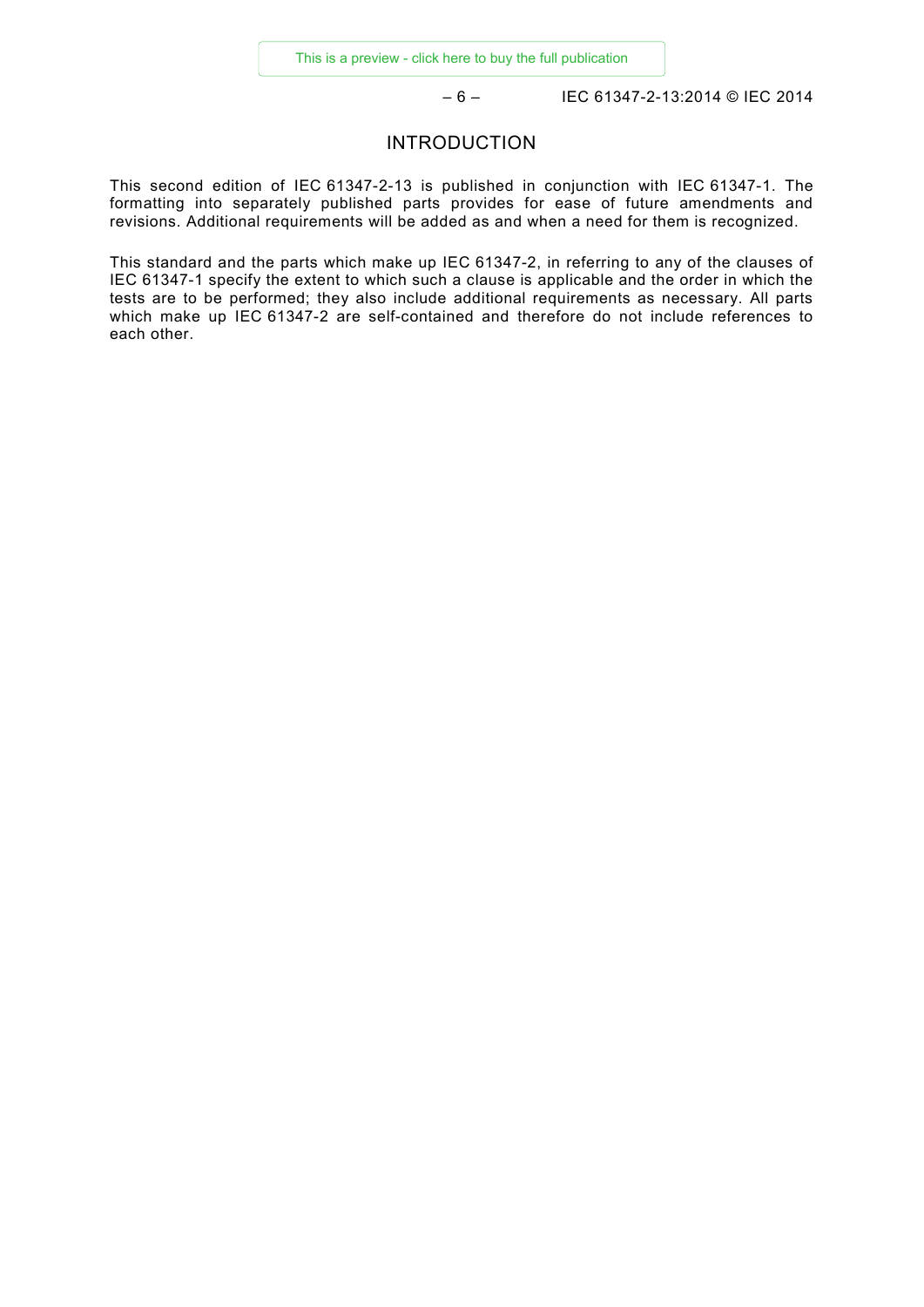IEC 61347-2-13:2014 © IEC 2014 – 7 –

# **LAMP CONTROLGEAR –**

#### **Part 2-13: Particular requirements for d.c. or a.c. supplied electronic controlgear for LED modules**

#### <span id="page-6-0"></span>**1 Scope**

This part of IEC 61347 specifies particular safety requirements for electronic controlgear for use on d.c. or a.c. supplies up to 1 000 V (a.c. at 50 Hz or 60 Hz) and at an output frequency which can deviate from the supply frequency, associated with LED modules.

Controlgear for LED modules specified in this standard are designed to provide constant voltage or current at SELV or higher voltages. Deviations from the pure voltage and current types do not exclude the gear from this standard.

The annexes of IEC 61347-1 which are applicable according to this Part 2-13 and using the word "lamp" are understood to also comprise LED modules.

Particular requirements for SELV controlgear are given in Annex I.

Performance requirements are covered by IEC 62384.

Plug-in controlgear, being part of the luminaire, are covered as for built-in controlgear by the additional requirements of the luminaire standard.

#### <span id="page-6-1"></span>**2 Normative references**

The following documents, in whole or in part, are normatively referenced in this document and are indispensable for its application. For dated references, only the edition cited applies. For undated references, the latest edition of the referenced document (including any amendments) applies.

IEC 61347-1:2007, *Lamp controlgear – Part 1: General and safety* requirements *Amendment 1:2010 Amendment 2:2012* 

IEC 61347-2-7:2011, *Lamp controlgear – Part 2-7: Particular requirements for battery supplied electronic controlgear for emergency lighting (self-contained)*

IEC 61547, *Equipment for general lighting purposes – EMC immunity requirements*

IEC 61558 (all parts), *Safety of power transformers, power supplies, reactors and similar products*

IEC 61558-2-6:2009, *Safety of transformers, reactors, power supply units and similar products for supply voltages up to 1 100 V – Part 2-6: Particular requirements and tests for safety isolating transformers and power supply units incorporating safety isolating transformers*

IEC 61558-2-16:2009, *Safety of transformers, reactors, power supply units and similar products for supply voltages up to 1 100 V – Part 2-16: Particular requirements and tests for switch mode power supply units and transformers for switch mode power supply units*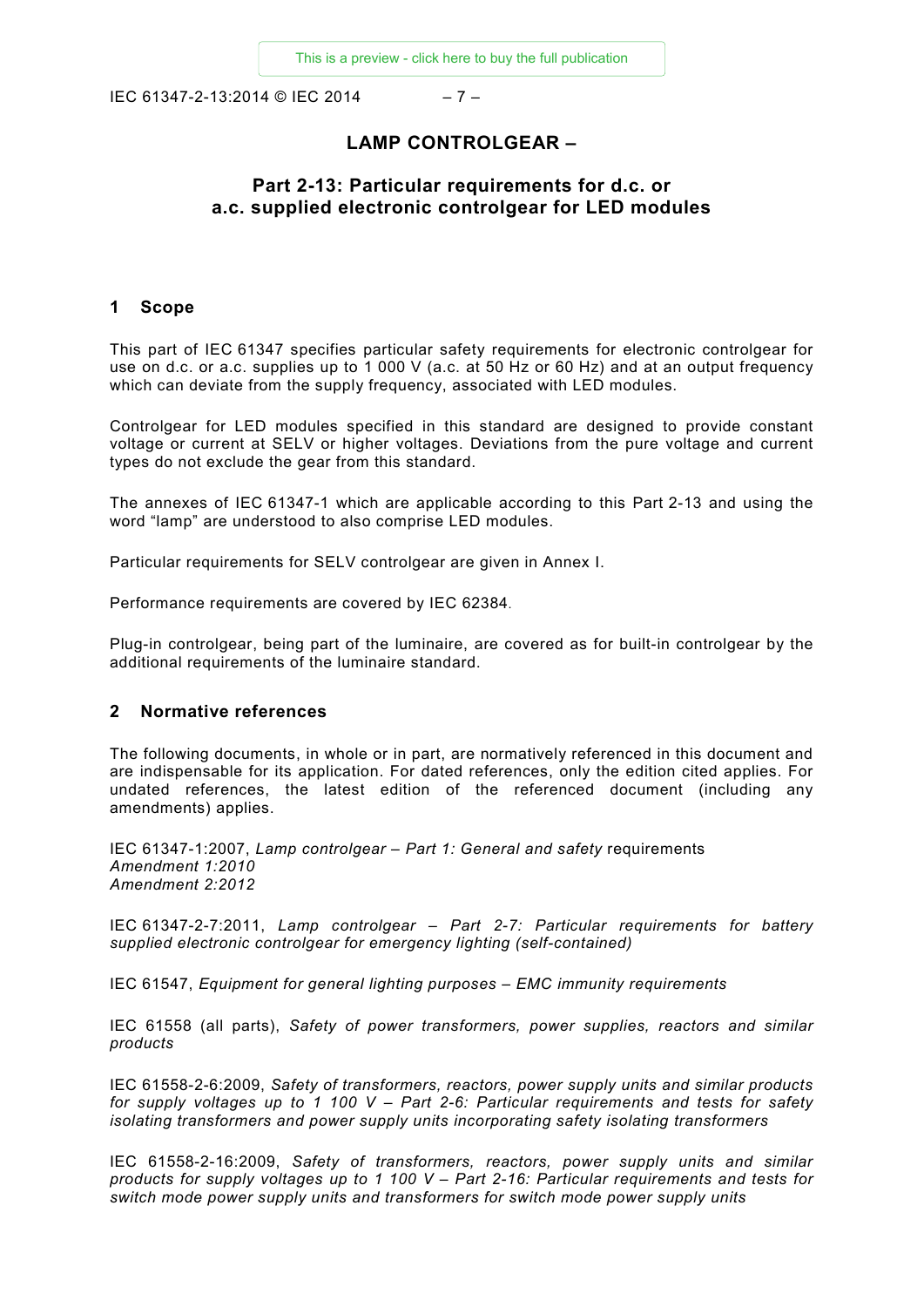– 8 – IEC 61347-2-13:2014 © IEC 2014

<span id="page-7-0"></span>IEC 62384:2006, *DC or AC supplied electronic controlgear for LED modules – Performance requirements*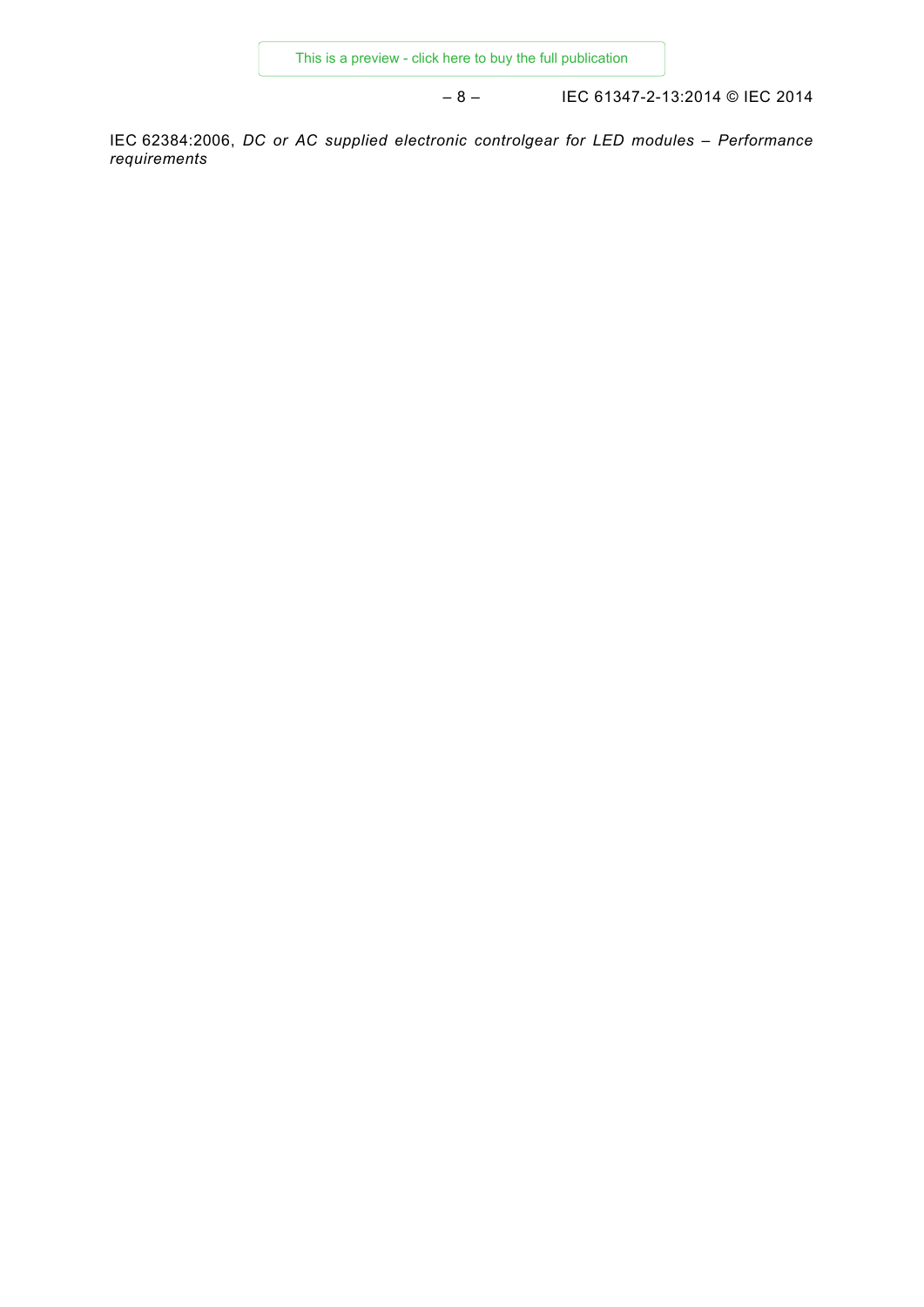– 26 – IEC 61347-2-13:2014 © IEC 2014

# SOMMAIRE

| 1                                                                                                                                                                       |  |
|-------------------------------------------------------------------------------------------------------------------------------------------------------------------------|--|
| 2                                                                                                                                                                       |  |
| 3                                                                                                                                                                       |  |
| 4                                                                                                                                                                       |  |
| 5                                                                                                                                                                       |  |
| 6                                                                                                                                                                       |  |
| 7                                                                                                                                                                       |  |
| 7.1                                                                                                                                                                     |  |
| 7.2                                                                                                                                                                     |  |
| Protection contre le contact accidentel avec des parties actives 35<br>8                                                                                                |  |
| 9                                                                                                                                                                       |  |
| 10                                                                                                                                                                      |  |
| 11                                                                                                                                                                      |  |
| 12                                                                                                                                                                      |  |
| 13                                                                                                                                                                      |  |
| 14                                                                                                                                                                      |  |
| 15                                                                                                                                                                      |  |
| 15.1                                                                                                                                                                    |  |
| 15.2                                                                                                                                                                    |  |
| 15.3                                                                                                                                                                    |  |
| 16                                                                                                                                                                      |  |
| 17                                                                                                                                                                      |  |
| 18                                                                                                                                                                      |  |
| Résistance à la chaleur, au feu et aux courants de cheminement 36<br>19                                                                                                 |  |
| 20                                                                                                                                                                      |  |
| Annex A (normative) Essai ayant pour objet de déterminer si une partie conductrice                                                                                      |  |
| Annex B (normative) Exigences particulières pour les appareillages de lampes à                                                                                          |  |
| Annex C (normative) Exigences particulières pour les appareillages de lampes                                                                                            |  |
| Annex D (normative) Exigences pour les essais d'échauffement des appareillages de                                                                                       |  |
| Annex E (normative) Usage de constantes S différentes de 4 500 pour les essais tw41                                                                                     |  |
|                                                                                                                                                                         |  |
| Annex G (normative) Explications concernant le calcul des valeurs des impulsions de                                                                                     |  |
|                                                                                                                                                                         |  |
| Annex I (normative) Exigences supplémentaires particulières pour les appareillages<br>électroniques TBTS alimentés en courant continu ou alternatif pour les modules de |  |
|                                                                                                                                                                         |  |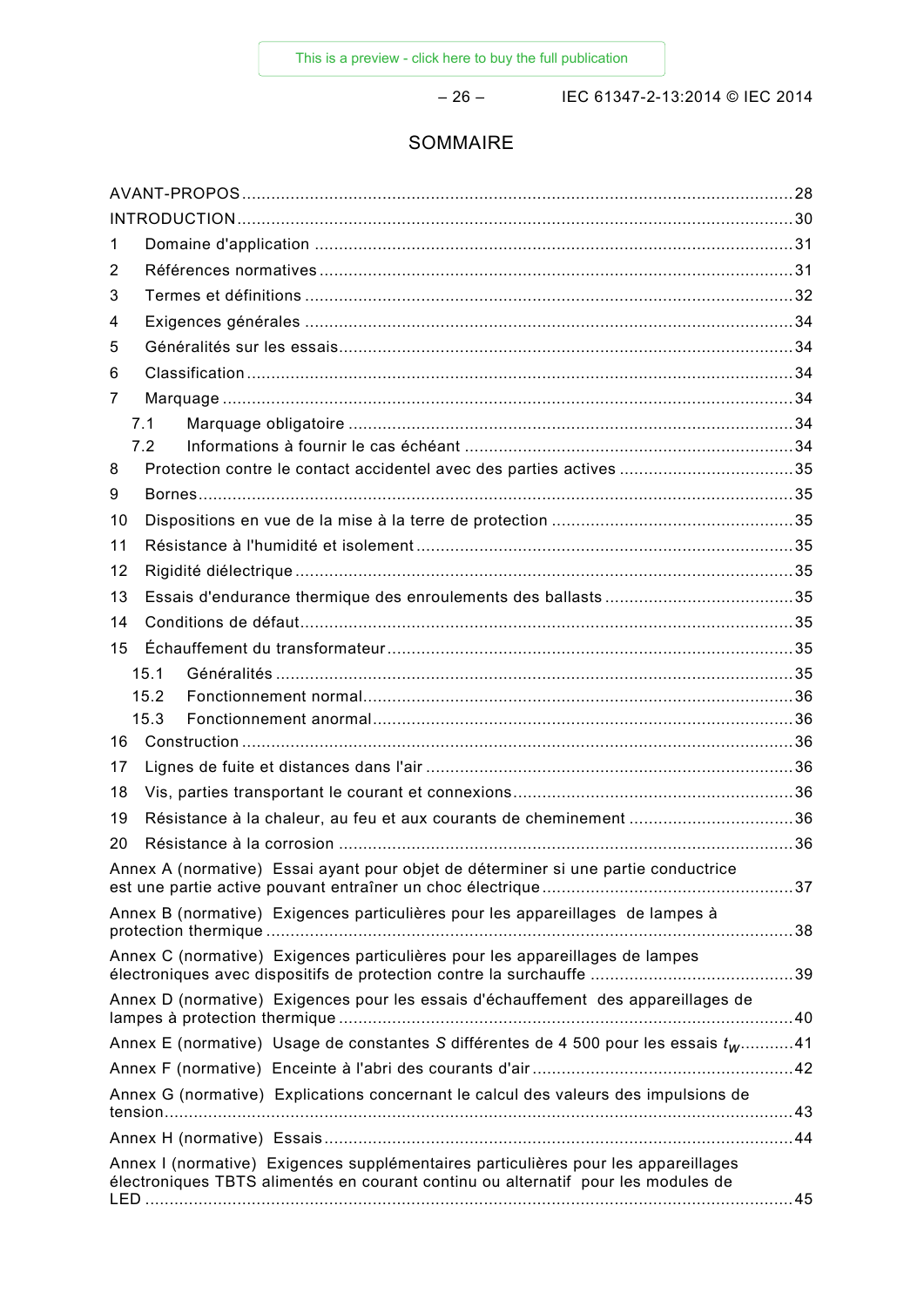#### – 27 –

Annex J (normative) Exigences de sécurité supplémentaires particulières pour les appareillages électroniques alimentés en courant alternatif, alternatif/continu ou continu pour éclairage de secours ........................................................................................46

| J.1   |  |
|-------|--|
| J.2   |  |
| J.2.1 |  |
| J.2.2 |  |
| J.3   |  |
| J.4   |  |
| J.5   |  |
| J.6   |  |
| J.7   |  |
| J.8   |  |
| .1.9  |  |
| J.10  |  |
| J.11  |  |
|       |  |
|       |  |

|--|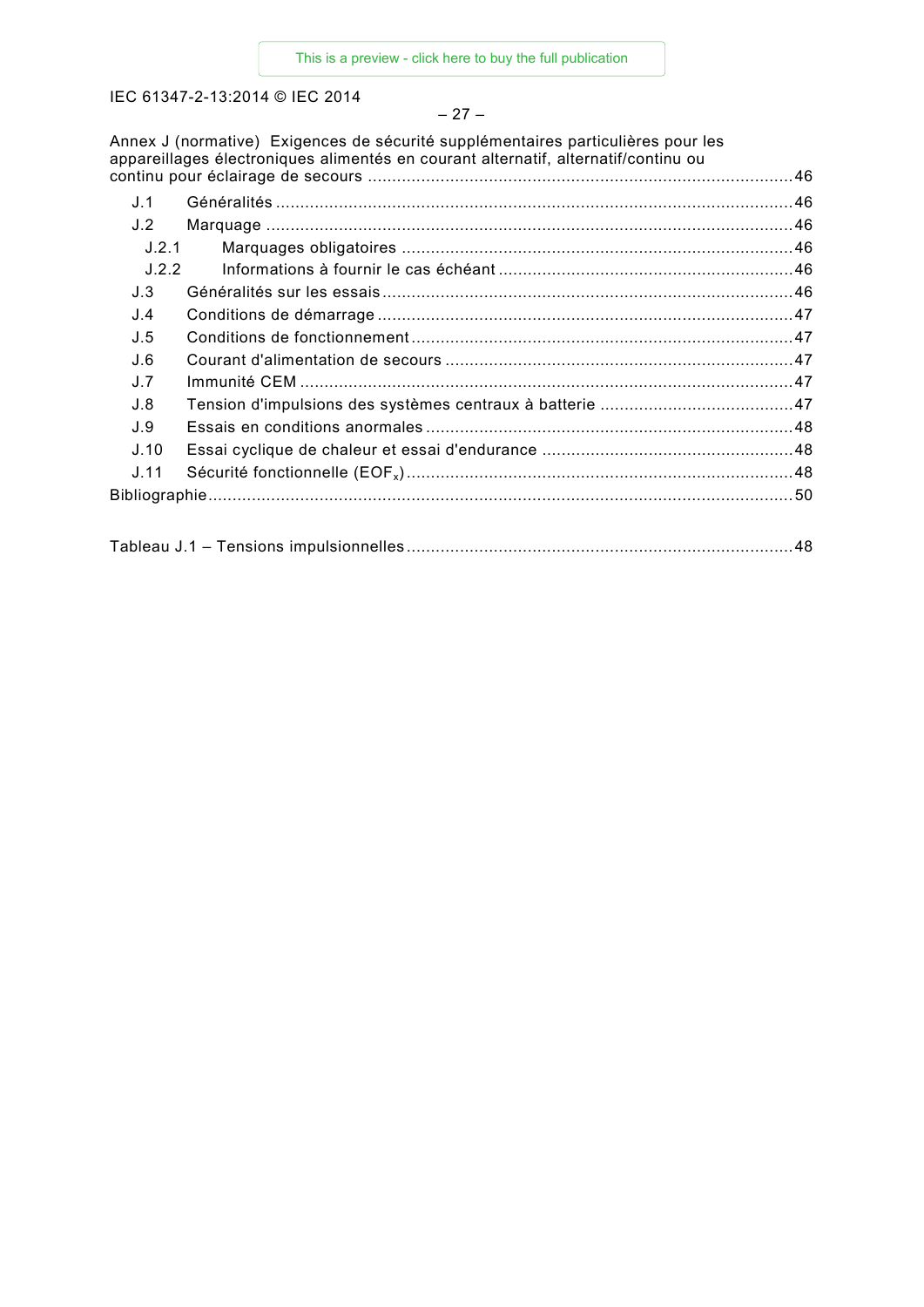[This is a preview - click here to buy the full publication](https://webstore.iec.ch/publication/5368&preview=1)

– 28 – IEC 61347-2-13:2014 © IEC 2014

#### COMMISSION ÉLECTROTECHNIQUE INTERNATIONALE

\_\_\_\_\_\_\_\_\_\_\_\_

#### **APPAREILLAGE DE LAMPES –**

#### **Partie 2-13: Exigences particulières pour les appareillages électroniques alimentés en courant continu ou alternatif pour les modules de LED**

#### AVANT-PROPOS

- <span id="page-10-0"></span>1) La Commission Electrotechnique Internationale (IEC) est une organisation mondiale de normalisation composée de l'ensemble des comités électrotechniques nationaux (Comités nationaux de l'IEC). L'IEC a pour objet de favoriser la coopération internationale pour toutes les questions de normalisation dans les domaines de l'électricité et de l'électronique. A cet effet, l'IEC – entre autres activités – publie des Normes internationales, des Spécifications techniques, des Rapports techniques, des Spécifications accessibles au public (PAS) et des Guides (ci-après dénommés "Publication(s) de l'IEC"). Leur élaboration est confiée à des comités d'études, aux travaux desquels tout Comité national intéressé par le sujet traité peut participer. Les organisations internationales, gouvernementales et non gouvernementales, en liaison avec l'IEC, participent également aux travaux. L'IEC collabore étroitement avec l'Organisation Internationale de Normalisation (ISO), selon des conditions fixées par accord entre les deux organisations.
- 2) Les décisions ou accords officiels de l'IEC concernant les questions techniques représentent, dans la mesure du possible, un accord international sur les sujets étudiés, étant donné que les Comités nationaux de l'IEC intéressés sont représentés dans chaque comité d'études.
- 3) Les Publications de l'IEC se présentent sous la forme de recommandations internationales et sont agréées comme telles par les Comités nationaux de l'IEC. Tous les efforts raisonnables sont entrepris afin que l'IEC s'assure de l'exactitude du contenu technique de ses publications; l'IEC ne peut pas être tenue responsable de l'éventuelle mauvaise utilisation ou interprétation qui en est faite par un quelconque utilisateur final.
- 4) Dans le but d'encourager l'uniformité internationale, les Comités nationaux de l'IEC s'engagent, dans toute la mesure possible, à appliquer de façon transparente les Publications de l'IEC dans leurs publications nationales et régionales. Toutes divergences entre toutes Publications de l'IEC et toutes publications nationales ou régionales correspondantes doivent être indiquées en termes clairs dans ces dernières.
- 5) L'IEC elle-même ne fournit aucune attestation de conformité. Des organismes de certification indépendants fournissent des services d'évaluation de conformité et, dans certains secteurs, accèdent aux marques de conformité de l'IEC. L'IEC n'est responsable d'aucun des services effectués par les organismes de certification indépendants.
- 6) Tous les utilisateurs doivent s'assurer qu'ils sont en possession de la dernière édition de cette publication.
- 7) Aucune responsabilité ne doit être imputée à l'IEC, à ses administrateurs, employés, auxiliaires ou mandataires, y compris ses experts particuliers et les membres de ses comités d'études et des Comités nationaux de l'IEC, pour tout préjudice causé en cas de dommages corporels et matériels, ou de tout autre dommage de quelque nature que ce soit, directe ou indirecte, ou pour supporter les coûts (y compris les frais de justice) et les dépenses découlant de la publication ou de l'utilisation de cette Publication de l'IEC ou de toute autre Publication de l'IEC, ou au crédit qui lui est accordé.
- 8) L'attention est attirée sur les références normatives citées dans cette publication. L'utilisation de publications référencées est obligatoire pour une application correcte de la présente publication.
- 9) L'attention est attirée sur le fait que certains des éléments de la présente Publication de l'IEC peuvent faire l'objet de droits de brevet. L'IEC ne saurait être tenue pour responsable de ne pas avoir identifié de tels droits de brevets et de ne pas avoir signalé leur existence.

La Norme internationale IEC 61347-2-13 a été établie par le sous-comité 34C: Appareils auxiliaires pour lampes, du comité d'études 34 de l'IEC: Lampes et équipements associés.

Cette deuxième édition annule et remplace la première édition parue en 2006. Cette édition constitue une révision technique.

Cette édition inclut les modifications techniques majeures suivantes par rapport à l'édition précédente.

*a)* Remplacement des exigences relatives aux équivalents TBTS par des exigences relatives aux TBTS et référence aux exigences relatives aux TBTS de l'Annexe L de l'IEC 61347-1:2007/AMD2:2012.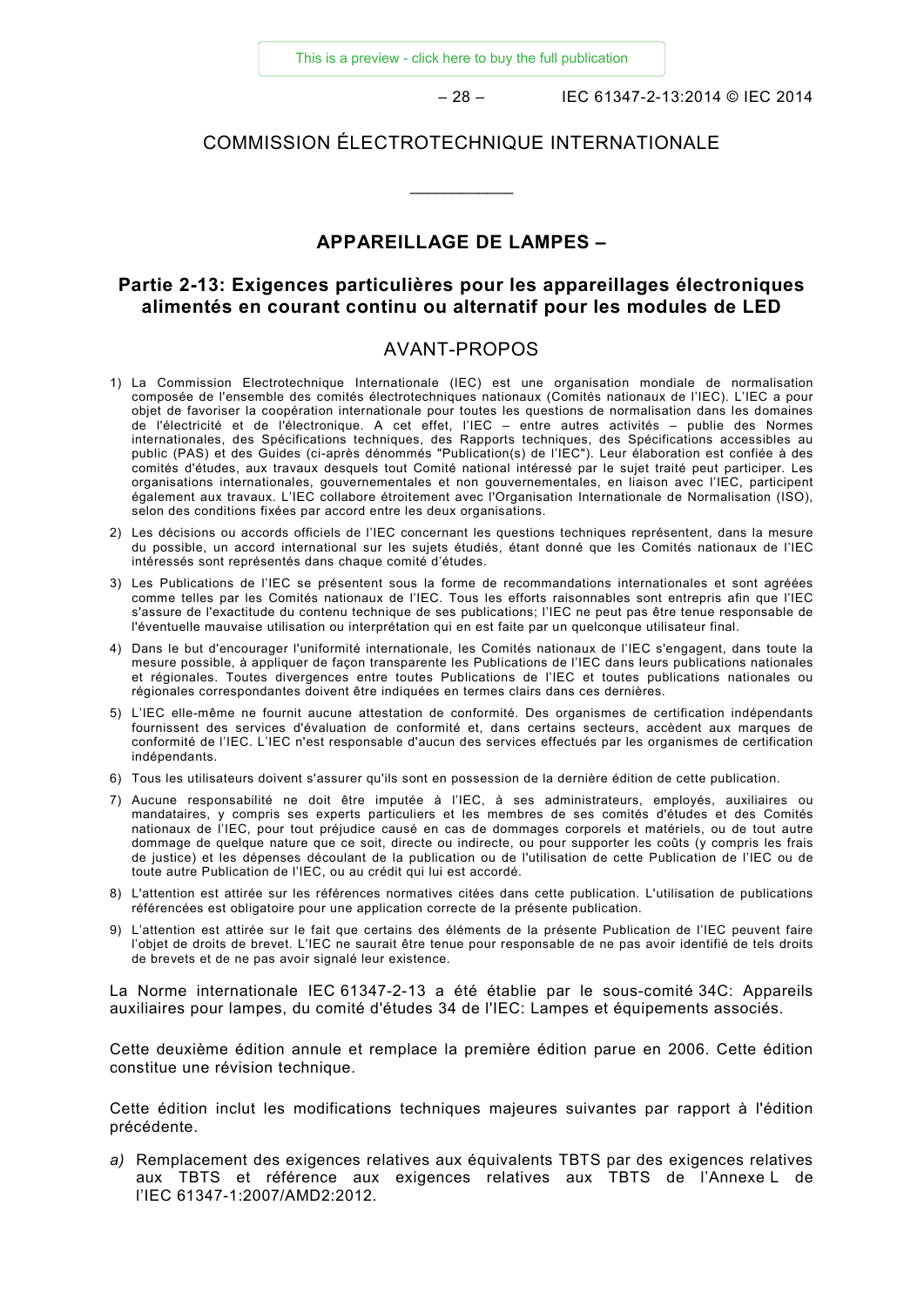– 29 –

- *b)* Référence à l'IEC 61347-1 en ce qui concerne la protection contre le contact accidentel avec des parties actives, la résistance à l'humidité et l'isolement et la rigidité diélectrique
- *c)* Nouvelle Annexe J relative aux exigences s'appliquant aux éclairages de secours

Le texte de cette norme est issu des documents suivants:

| <b>FDIS</b>   | Rapport de vote |
|---------------|-----------------|
| 34C/1092/FDIS | 34C/1106/RVD    |

Le rapport de vote indiqué dans le tableau ci-dessus donne toute information sur le vote ayant abouti à l'approbation de cette norme.

Cette norme doit être utilisée conjointement avec l'IEC 61347-1.Lorsqu'il est fait référence dans la présente norme aux exigences de l'un quelconque des articles de l'IEC 61347-1 en utilisant la phrase suivante: "Les exigences de l'Article n de l'IEC 61347-1:2007/AMD1:2010/AMD2:2012 s'appliquent", cette phrase est interprétée comme signifiant que toutes les exigences de l'article en question de la Partie 1 s'appliquent, à l'exception de toutes celles qui sont manifestement inapplicables au type spécifique d'appareillage de lampe couvert par cette partie particulière de l'IEC 61347-2.

Cette publication a été rédigée selon les Directives ISO/IEC, Partie 2.

Dans la présente norme, les caractères d'imprimerie suivants sont employés:

- exigences proprement dites: caractères romains,
- *modalités d'essais: caractères italiques,*
- notes: petits caractères romains.

Une liste de toutes les parties de l'IEC 61347, publiées sous le titre général *Appareillage de lampes*, peut être consultée sur le site web de l'IEC

Le comité a décidé que le contenu de cette publication ne sera pas modifié avant la date de stabilité indiquée sur le site web de l'IEC sous "http://webstore.iec.ch" dans les données relatives à la publication recherchée. A cette date, la publication sera

- reconduite,
- supprimée,
- remplacée par une édition révisée, ou
- amendée.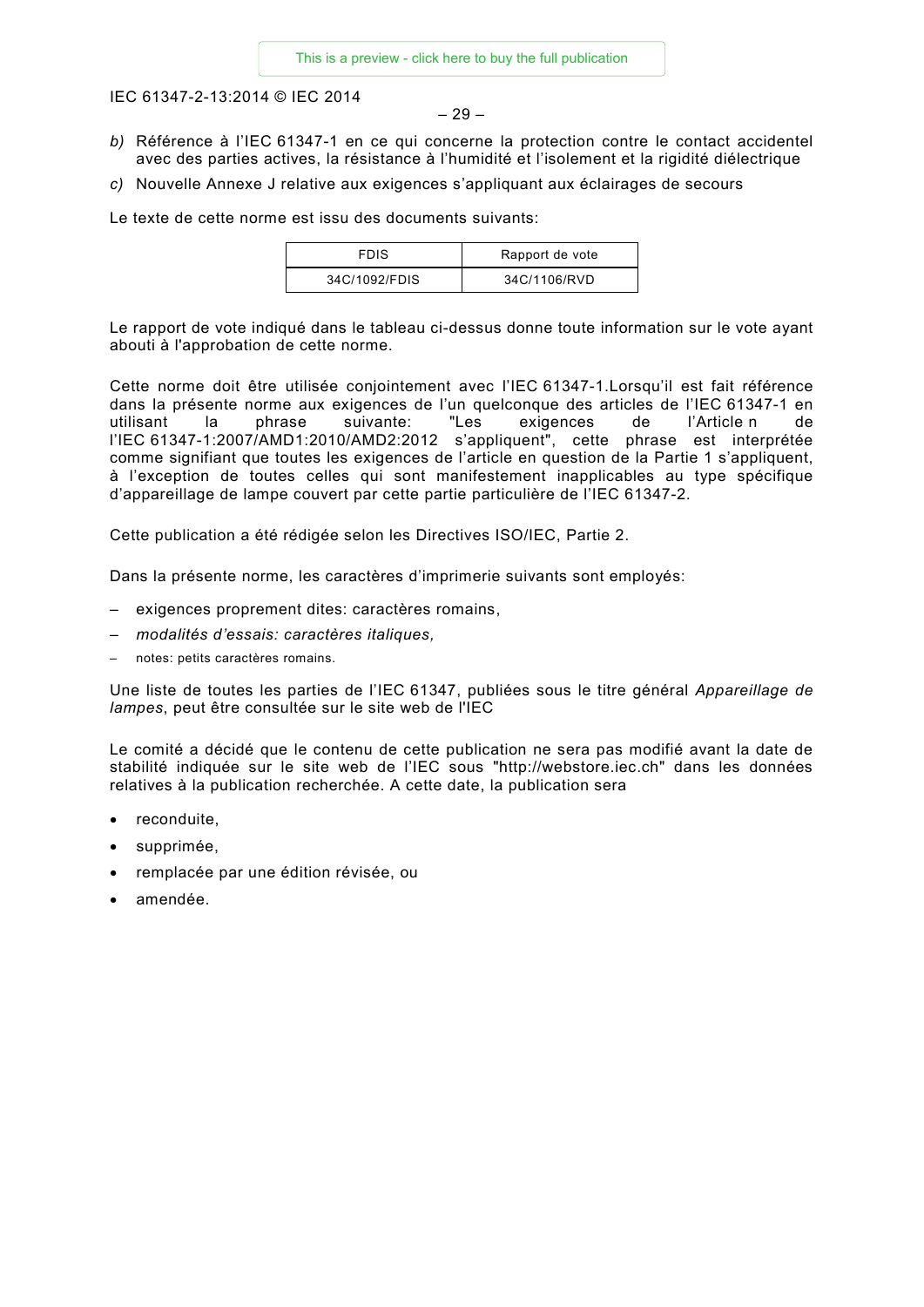– 30 – IEC 61347-2-13:2014 © IEC 2014

#### INTRODUCTION

<span id="page-12-0"></span>Cette deuxième édition de l'IEC 61347-2-13 est publiée conjointement avec l'IEC 61347-1. Le format en parties publiées séparément facilitera les futures modifications et révisions. Des exigences supplémentaires seront ajoutées si, et quand le besoin en sera reconnu.

La présente norme, et les autres parties qui composent l'IEC 61347-2, en faisant référence à un quelconque des articles de l'IEC 61347-1, spécifient le domaine dans lequel cet article est applicable et l'ordre dans lequel il convient d'effectuer les essais; elles incluent aussi des exigences supplémentaires, si nécessaire. Toutes les parties composant l'IEC 61347-2 sont autonomes et, par conséquent, ne contiennent pas de références les unes aux autres.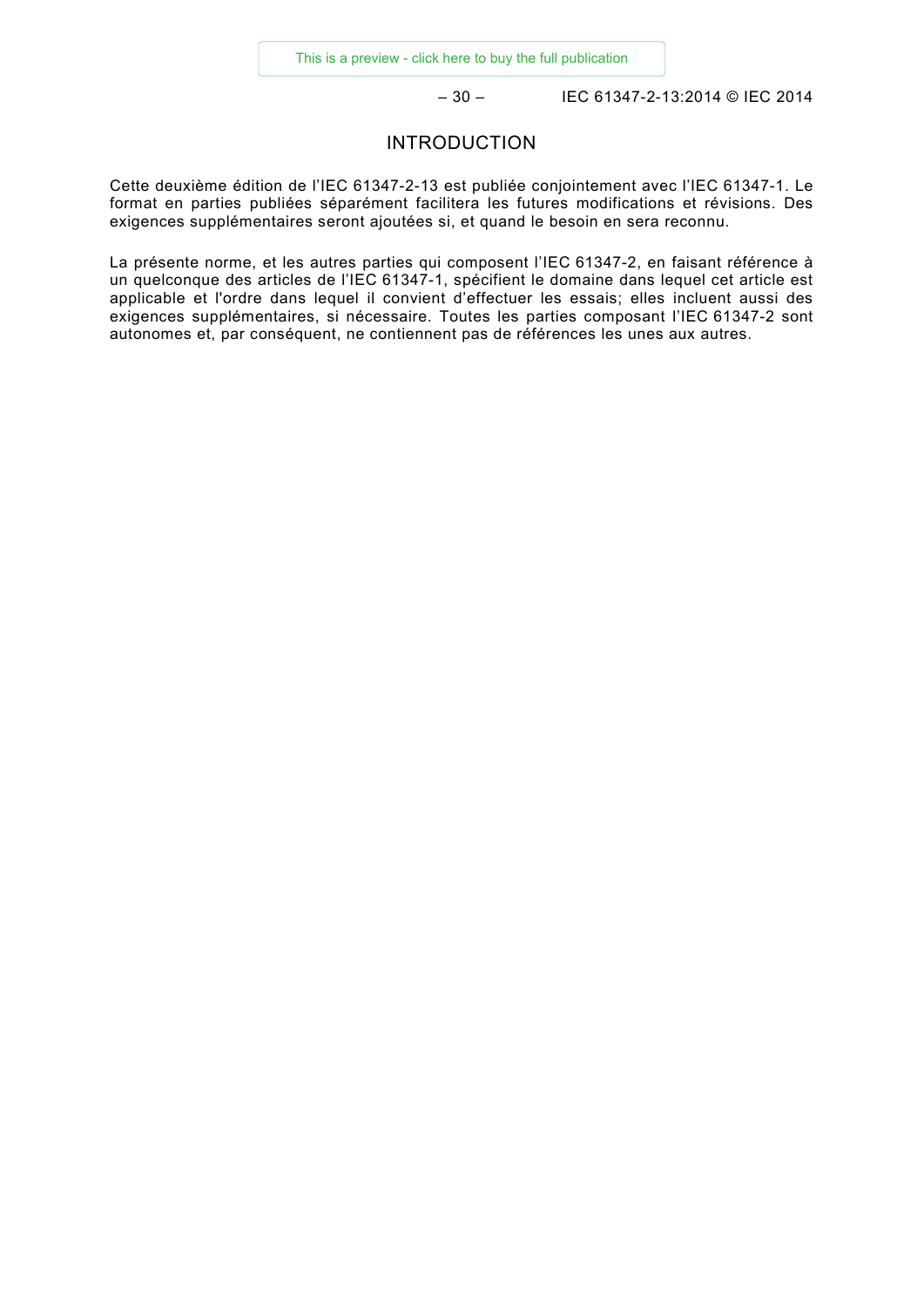#### $-31-$

### **APPAREILLAGE DE LAMPES –**

#### **Partie 2-13: Exigences particulières pour les appareillages électroniques alimentés en courant continu ou alternatif pour les modules de LED**

#### <span id="page-13-0"></span>**1 Domaine d'application**

La présente partie de l'IEC 61347 spécifie les exigences particulières de sécurité pour les appareillages électroniques pour l'utilisation sur des alimentations en courant continu ou en courant alternatif jusqu'à 1 000 V (en courant alternatif à 50 Hz ou 60 Hz) et avec une fréquence de sortie qui peut être différente de la fréquence d'alimentation, en association avec des modules de LED.

Les appareillages pour les modules de LED spécifiés dans cette norme sont conçus pour fournir une tension ou un courant constant à une tension correspondant à une TBTS ou à des tensions supérieures. Des déviations par rapport aux types de tension et courant purs n'excluent pas l'appareillage de la présente norme.

Les annexes de l'IEC 61347-1 qui sont applicables selon cette Partie 2-13 et utilisant le mot "lampe" sont comprises comme intégrant également les modules de LED.

Les exigences particulières relatives aux appareillages TBTS sont données à l'Annexe I.

Les exigences de performance sont traitées par l'IEC 62384.

Les appareillages connectables, constituant une partie du luminaire, sont traités comme appareillage incorporé par les exigences additionnelles de la norme luminaire.

#### <span id="page-13-1"></span>**2 Références normatives**

Les documents suivants sont cités en référence de manière normative, en intégralité ou en partie, dans le présent document et sont indispensables pour son application. Pour les références datées, seule l'édition citée s'applique. Pour les références non datées, la dernière édition du document de référence s'applique (y compris les éventuels amendements).

IEC 61347-1:2007, *Appareillages de lampes - Partie 1: Exigences générales et exigences de*  sécurité *Amendement 1:2010 Amendement 2:2012* 

IEC 61347-2-7:2011, *Appareillages de lampes – Partie 2-7: Règles particulières relatives aux appareillages électroniques alimentés par batterie pour l'éclairage de secours (autonome)*

IEC 61547, *Equipements pour l'éclairage à usage général - Exigences concernant l'immunité CEM*

IEC 61558 (toutes les parties), *Sécurité des transformateurs, alimentations, bobines d'inductance et produits analogues* 

IEC 61558-2-6:2009, *Sécurité des transformateurs, bobines d'inductance, blocs d'alimentation et produits analogues pour des tensions d'alimentation jusqu'à 1 100 V - Partie 2-6: Règles*